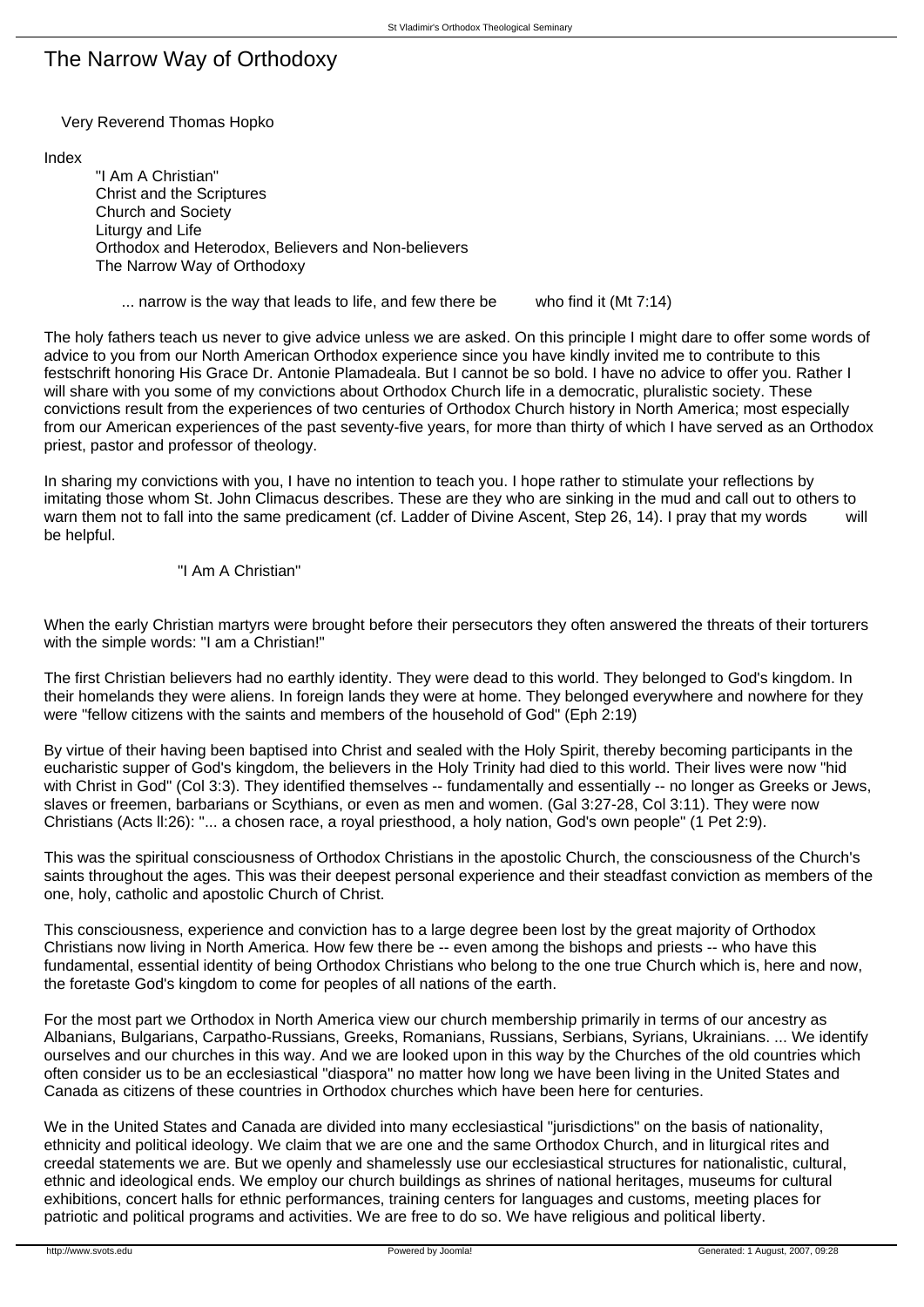If we North Americans dislike what is being done in our church, we can go across the street with like-minded people and open another church of our own, even calling it Orthodox. This has happened, again and again. The result is ecclesiastical and spiritual chaos, disorder, hostility, competition, opportunism ... and a steady decline in church membership in the churches without significant immigration of Orthodox peoples from the "old countries", together with an almost total loss of evangelistic and missionary consciousness and activity.

Except for a faithful few who strive to follow the narrow way which leads to life, we members of Orthodox churches in North America have largely lost our basic identity and consciousness as Orthodox Christians. We do not identify ourselves first and foremost, not to say essentially and exclusively, as Christians - Orthodox Christians who also happen to be of one or another national background and ethnic heritage. And we certainly do not organize and administer our church life on the sacred Orthodox principle which calls for unity and cooperation among all Orthodox believers living in the same -- and related -- territories and nations.

From 1794 when the Orthodox missionaries first came to Alaska, until the early decades of this century Orthodox Christians in North America were in one unified church. But since that time, especially after the Bolshevik revolution, the North American missionary diocese of the Russian Orthodox Church splintered into many factions and groups. And this is how we Orthodox still exist.

Recent events in your new countries fill some of us with sorrow and fear. We see you sinking into the state into which we have fallen. Will there be even a few Orthodox Christians among you who will follow the hard and narrow way of Christ which is uncompromisingly opposed to the broad and easy way of ecclesiastical division and schism because of nationalistic, ethnic, chauvinistic, political, ideological and personal passions and interests which leads to destruction, both here and in the age to come? Will there be at least some who say: "I am a Christian; I am Orthodox. I belong to the one, holy, catholic and apostolic Church of Christ. I am of one mind, one heart, one soul, and one body with all those who belong to Christ and the Church, whatever their nationality and political opinions. I stand steadfastly opposed to those who use Christ's Church for any secular, nationalistic, ideological or political purpose, however apparently noble and justifiable."?

The future of Orthodoxy depends on the few in all countries of the earth who follow the narrow way which insists that the Orthodox Church must be the Church and nothing but the Church: the presence and foretaste of God's kingdom on earth for all peoples who wish to enter and be saved.

#### Church and Society

The Orthodox Church is not of this world. But the Church is in the world for the sake of its salvation.

For God has so loved the world that he gave his only begotten Son, that whoever believes in him should not perish, but have eternal life. For God sent his Son into the world, not to condemn the world, but that the world through him might be saved (Jn 3:16-17).

The Lord Jesus Christ said that he is "the living bread which came down from heaven", the Son of God who gives his own flesh and blood "for the life of the world" (Jn 6:51).

The Orthodox Church can never be identified with this world. It is the presence of God's kingdom in this world until Christ comes again in glory at the end of the ages to establish God's kingdom throughout the whole of creation. But the Church is in the world for the sake of the world's life and salvation.

The narrow way which leads to life forbids Orthodox Christians to follow the destructive way of identifying Christ's Church with any particular social, political, economic or military policy. It forbids anyone from using Christ's Church for any worldly purposes in any way at all. But the narrow way which leads to life also forbids Orthodox Christians from the broad and easy way of withdrawal from direct involvement in the social, political, economic and even military activities of the nations in which they live. It forbids them from the destructive way of turning Christ's Church into a self-interested, selfenclosed sectarian cult having nothing to do with the world for which Christ was crucified and glorified, except to treat it with scorn and derision as something wicked which lies outside God's saving love and concern.

Orthodox bishops and priests, by virtue of their ordination and calling, may not hold worldly positions and participate directly in secular affairs. They may not serve in political offices, manage economic policies or participate in military actions. Such activity is forbidden to the clergy by the Church's canons. But the Church's pastors and teachers are called to guide and direct Orthodox Christian laypeople in their calling to bring God's kingdom to every aspect of their daily life and work in the world by every possible means. The bishops and priests are called to instruct and inspire their believing people so that they can make social, political, economic and even military decisions and actions according to the teachings of Christ and the power of the Holy Spirit; and that they would do so freely, humbly and honestly, with love and respect for those with whom they disagree, both within the Church and outside her borders.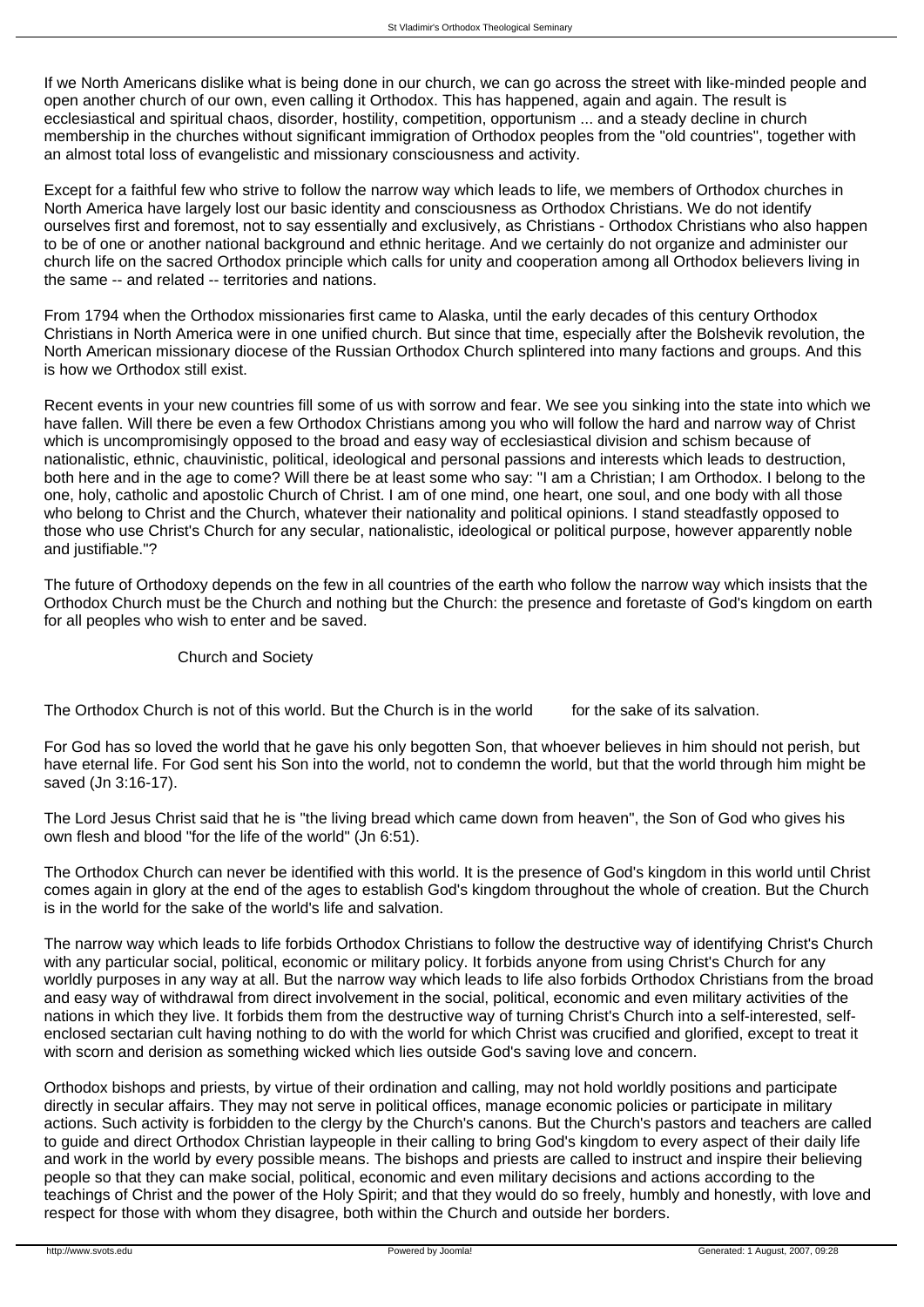There is no infallible Orthodox Church teaching on social, political, economic and military policies. This is an area for legitimate differences of opinion among people of good will, including Orthodox Christians. But the narrow way of Christ compels Orthodox laypeople to be involved in the life and work of their countries, and to do so as those belonging to God's kingdom not of this world, neither scorning the world which God loves and saves in His only-begotten Son Jesus Christ, nor being swallowed up and consumed by the world to the point where the Church becomes nothing other than a tool for the worldly activities of passionate people devoid of true Christian faith and spiritual life.

How well we in North America know the broad and easy ways which lead to the destruction of both ecclesial and social life. How well we know the way of destructive sectarian withdrawal from the world to the point where there is virtually no Christian witness and impact in social, political, economic and military life at all. And how well we know the opposite way of destructive immersion within the activities of the world to the point where virtually all Christian witness and influence is lost. May the Lord preserve those in the newly emerging democratic countries of Europe and Asia from falling into either of these destructive ways which we in North America know only too well.

#### Liturgy and Life

The Orthodox Church is essentially a worshipping Church. We glory in our liturgical life and devotion. We love our services and sacraments, our rites and rituals, our customs and traditions. Liturgical life and worship have preserved the Orthodox Church and the faith of countless Orthodox Christians in the darkest hours of Moslem oppression and Marxist persecution, as well as in the painful conditions of immigrant life in the capitalistic countries of the new world where many Orthodox believers found themselves outside the mainstream of social, political and economic power and privilege.

But once again, this time in regard to the Church's liturgy, destructive temptations, which are always distortions of what is godly and good, confront Orthodox Christians. On the one hand there is the broad and easy way of turning the Church's worship into an self-enclosed cult providing an easy and comfortable escape from the life and activity of the world. And on the other hand there is the equally broad and easy way of making the liturgy nothing but the decorative and sentimental expression of national and cultural traditions and interests devoid of any power to provide a critical engagement of God's kingdom with the real lives of those who attend and participate, and a critical judgment of God's truth upon their attitudes and actions in their daily activities. We in North America know both of these broad and easy ways which lead to destruction.

According to Christ's narrow way which leads to life, the Church's liturgy provides both a critical judgment on life in this world, and a comforting empowerment for those called to live within the world though belonging already now to God's kingdom not of this world which will come in power at the end of the ages. The Church's liturgical services and sacraments enable and empower believers to experience here and now the truth and beauty of God's kingdom. They allow them already now to know by living experience the "righteousness and peace and joy in the Holy Spirit" which, according to the apostle Paul, "the kingdom of God is" (Rom 14:17).

In order to be what it is, the Church's liturgy must be, as the liturgical service itself says, "reasonable worship" (Anaphora of the Divine Liturgy of St. John Chrysostom). It must be accessible and meaningful to its participants. The Church's liturgy must be connected to the real lives and experiences of real people. It cannot be the ritualistic enactment of ancient rites performed in a perfunctory manner in languages which no one really understands, according to measurements of time which nobody observes, by ministers who have little, if any, understanding or interest in the content of what they are doing and why. The Church's sacraments and services cannot be "mysteries" in the sense that they are mystifying, meaningless and nonsensical to those who perform and participate in them in quasi-magical and mechanical ways. Nor can they be given whatever meanings one wishes to give them by those who use them for their own subjective personal, religious, cultural, ideological and/or political purposes.

Our experience in North America shows that the Church's liturgy is truly the presence of God's kingdom on earth for those who seek and desire Christ's narrow way which leads to life. For those who believe in the Holy Trinity and desire "reasonable worship," the Orthodox liturgy is truly divine. It is not in need of radical revision or substantial reformation for those who by God's grace can discern what is divinely essential as opposed to what is humanly temporal and passing. But it is in need of continual spiritual renewal and practical updating regarding its external forms so that it may always be what it is: the living experience of God's kingdom for the faithful in the midst of the earth.

Our American experience demonstrates clearly that the Church's liturgy can be misused and abused. It can be frozen and fossilized. It can be nothing but a collection of irrelevant cultic rituals devoid of meaning, power and life. It can be the presence not of God's living kingdom in this present world, but the presence of a world long gone, the dead relic of a past time and place (usually somewhere in the 19th century, although some may prefer other no-longer-existing periods) in which no distinction is made between what is of God in the liturgy, and what is of man. When this occurs, people go to the church building as they go to a museum or theater: to see what people of another age looked like, how they spoke and sang, how they dressed and behaved . . . and, if they so choose (for any number of reasons), they can themselves imitate their actions. What happens in such cases, which are all-too-familiar to us in America, is that the Church's services and sacraments have little or nothing to do with present-day life in our contemporary world. And for some who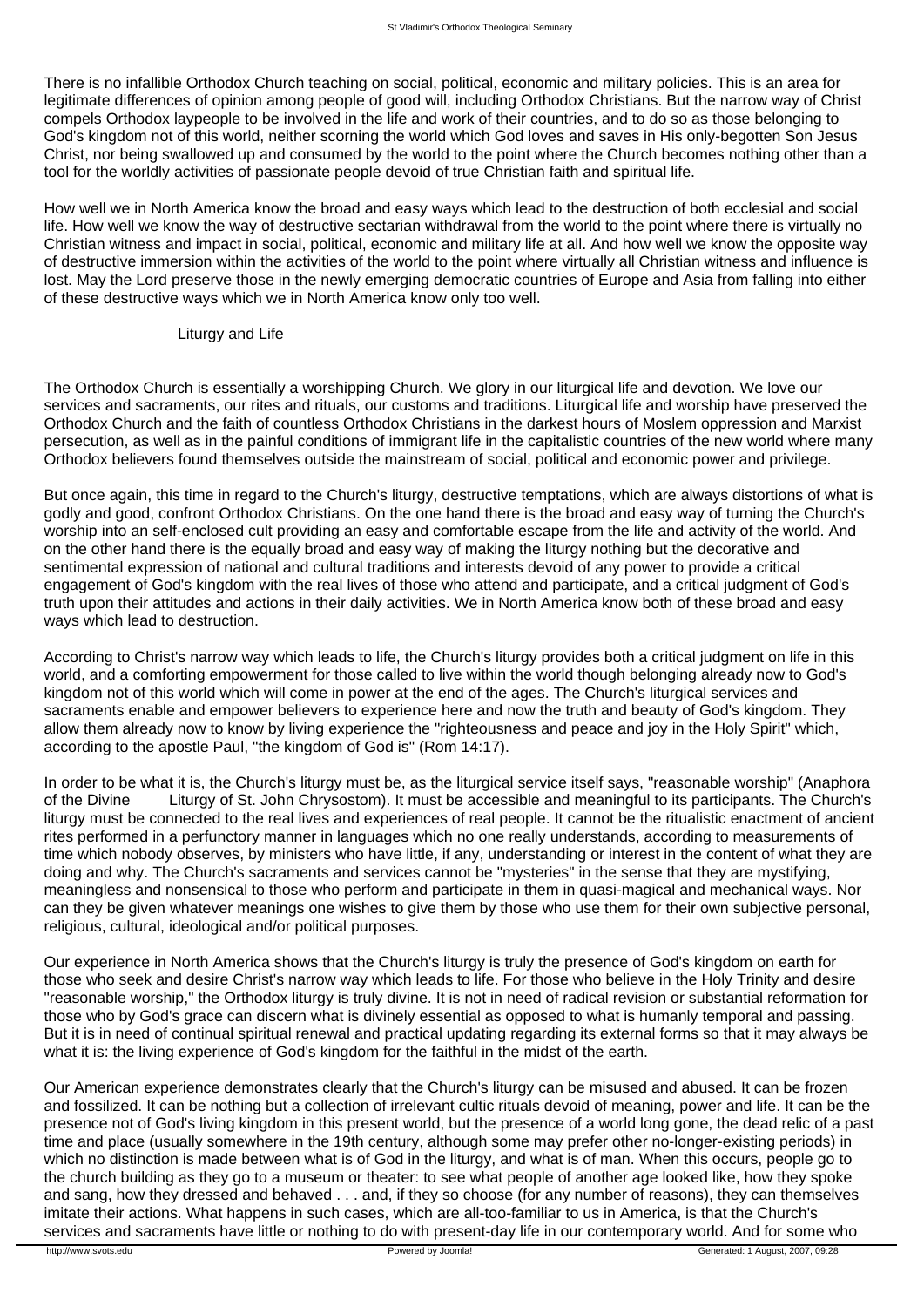choose this broad and easy way, the less the Church's liturgy has to do with contemporary reality the better. The stranger and less understood and less accessible the liturgy is to normal people, the "more mystical" and "more Orthodox" it is considered to be.

Societies in which there is religious liberty are especially prone to producing massive variations in liturgical attitudes and practices which are not expressive of the rich and positive diversity inspired by God's Holy Spirit in the Church. These differences in practice are rather the sinful expressions of human predilection, opinion and passion. We know this well in the United States and Canada. We pray that you be spared this experience in your newly emerging countries, but we fear that human beings being what they are, those who want the narrow way which leads to life will, according to Christ's own words, be few.

May the Lord grant that the liturgical services and sacraments of the Orthodox Churches in the new countries of Europe and Asia be the true worship of God in spirit and in truth brought to the world by Jesus Christ and preserved in the Church by the Holy Spirit. God grant that Orthodox worship in these lands be according to Christ's narrow way which leads to life. May it not be, what we know too often and too well, the broad and easy way of the enactment of external forms and cultic rituals disconnected from the real lives of real people which leads to the destruction of people's lives, especially the majority of young people who expect the Church to have something directly to do with their spiritual aspirations, desires and needs.

And speaking of the youth, our experience has been that liturgical worship without catechetical instruction and the possibility to participate directly in Christian work and spiritual life produces no long-lasting fruits of the Holy Spirit. And neither does catechetical instruction and participation in activistic programs disconnected from well-prepared participation in the Church's liturgical life experienced as "reasonable worship."

Orthodox and Heterodox, Believers and Non-believers

Our experience in the United States and Canada, especially in recent years, has also revealed that on either side of Christ's narrow way concerning the relationship between Orthodox Christians and non-Orthodox, and between believers and non-believers, there exist two broad and easy ways, opposite to each other and equally pernicious and destructive.

One broad and easy way is to consider everyone and everything outside the Orthodox Church to be totally devoid of God's grace and goodness, totally untrue and totally evil. Those of this way consider Roman Catholic and Protestant Christians, as well members of the pre-Chalcedonian Oriental Churches (the Eqyptian Copts, the Armenians, Ethiopians, and Syrian Christians of India) as not being Christians at all. They hold that their services and sacraments are wholly devoid of grace and truth, that there is nothing of God and the true Church of God in their doctrines and practices. They consider "ecumenism" to be heretically sinful, even when "ecumenism" is understood as all Orthodox Churches in the world today officially understand it, namely, as the work to overcome disagreements and divisions among Christians and Christian confessions and communities, to affirm unanimities and agreements where these actually exist, and to cooperate in practical activities whenever possible for the good of human beings, especially the poor, needy, afflicted, outcast and suffering. For those following this way, there can be no discussion or cooperation. There can only be condemnation and judgment of others which is often presented as the expression of Orthodox strictness, as the narrow way itself.

The opposite broad and easy way, also well known in the United States and Canada, is to consider that all Christian confessions and communities, and perhaps even all religious philosophies and movements, are essentially the same, or at least not different enough to matter in any important or significant manner. Those following this way view Orthodoxy as the cultural religious expression of the traditionally Orthodox peoples which is to be rigorously preserved by these nations for themselves, They would see no need for any theological dialogue with others, and no need for any missionary activity. Cooperation is usually welcome, especially if it serves the interests of the Orthodox.

The narrow way of Orthodoxy, however, rejects both these destructive and untrue ways. Orthodox Christians have always insisted that the God of Abraham, Isaac, Jacob, Moses, and all the patriarchs and prophets of Israel, is the only true God. We have always insisted that Jesus Christ is the only-begotten Son and Word and Image of this one true God who is his eternal Father. We have always held that Christ alone is the Way, the Truth, and the Life (Jn 14:6), and that the Holy Spirit alone is the Spirit of Truth (Jn 14:16, 15:26). We Orthodox have also always held that the Orthodox Church alone, among all Christian confessions and communities, is the one, holy, catholic and apostolic Church of Christ, "the household of God, which is the church of the living God, the pillar and bulwark of the truth" (1 Tim 3:15), Christ's very "body..the fulness of Him who fills all in all" (Eph 1:23). Having participated for many years in "ecumenical activity," including membership on the Faith and Order Commission of the World Council of Churches, I have never heard one Orthodox Christian participant in North America or abroad ever deny any of these sacred truths.

But Orthodox Christians have also always held -- and must continue to hold if we are true followers of Christ -- that every human person is made in God's image and likeness, that virtually no human person is wholly devoid of God's grace and